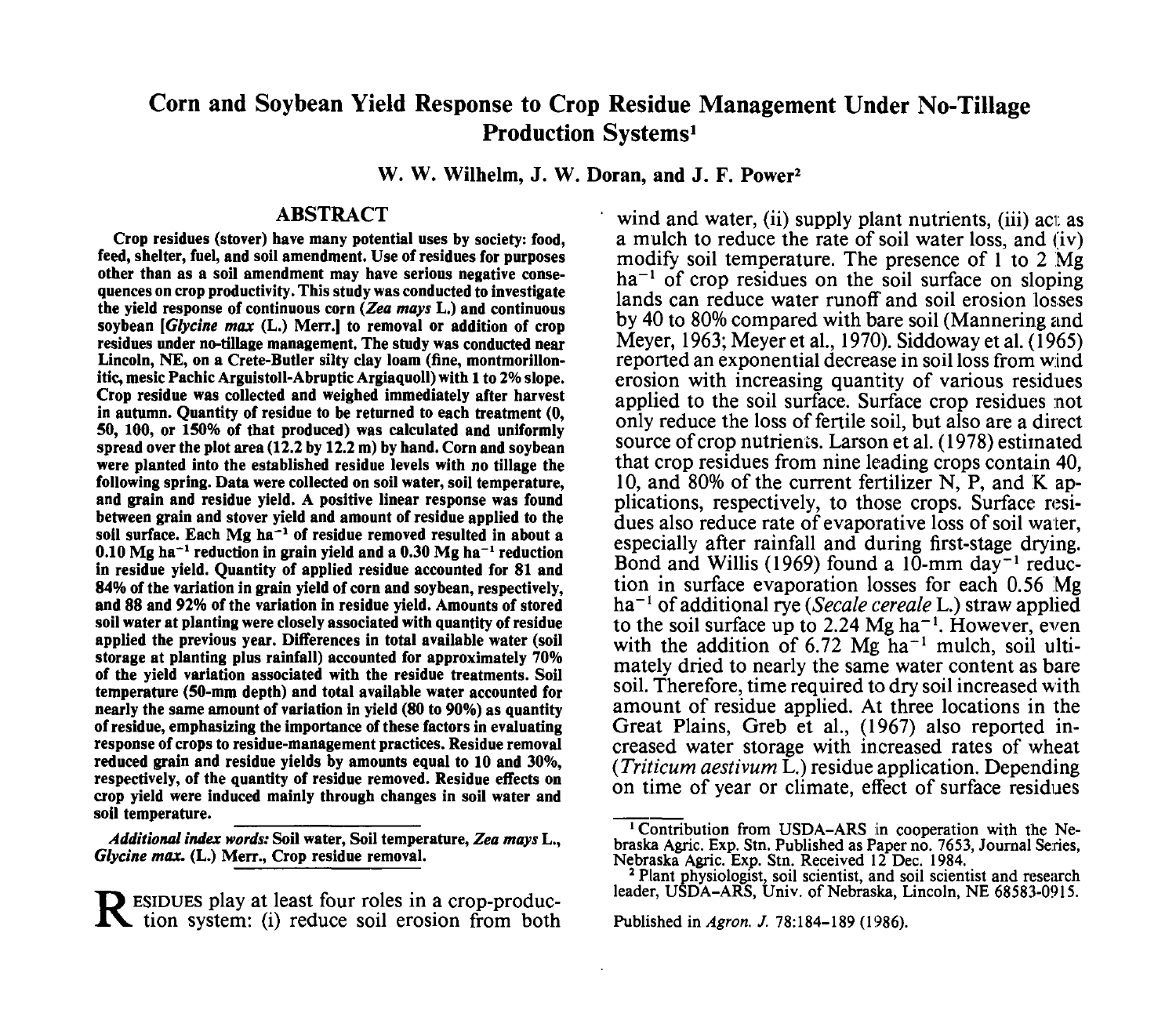can be either beneficial or detrimental to crop growth. Voorhees et al. (1981) reviewed effect of mulch on soil temperature. Generally, in temperate regions when soils are warming, the average soil temperature at a 100 mm depth decreased 0.15 to 0.30°C for each 1 Mg  $ha^{-1}$  of small grain residue applied to the soil surface (Allmaras et al., 1973). In a tropical environment, where extreme temperatures often reduce crop yields. La1 (1974) reported an 8°C reduction in soil temperature at the 50-mm soil depth with application of 2  $Mg$  ha<sup>-1</sup> residue.

The purpose **of** this study was to investigate effect of removal and addition of crop residues on corn *(Zeu mays L.*) and soybean *[Glycine max. (L.)* Merr.] production under no-tillage production systems. This study was part of a larger project to assess the influence of crop residue removal on cycling of crop nutrients and biological responses to changes in soil physical environment (Doran et al., 1984; Power et al., 1986).

### **MATERIALS AND METHODS**

The experiment was conducted at the University of Nebraska Agronomy Research Farm, Lincoln, NE (40" 51' N 96" 45' **W),** on a Crete-Butler silty clay loam (fine, montmorillonitic, mesic Pachic Argiustoll-Abruptic Argiaquoll) with 1 to 2% slope. This experiment is a continuation of a study conducted by the authors in which a corn-sorghum *[Sorghum bicolor* (L.) Moenchl-soybean rotation was employed (Doran et al., 1984). The rotation used in the previous experiment was discontinued for the duration of the present study, but residue amount treatments applied to each experimental unit were continued. The experimental site, therefore, had a treatment history of no-tillage and consistent residue amount treatments since 1978; however, from 1978 to 1980, crops were rotated, and from 1980 to 1983, fields were cropped continuously to either corn or soybean. During this study, corn was grown on soil treated with corn residue, and soybean was grown on soil treated with soybean residue. The sorghum treatment from the previous study was eliminated.

Treatments under investigation were 0, 50, 100, and 150% of the quantity of crop residue produced by the previous crop being returned to the soil surface after harvest. The basis for calculating these percentages was the quantity of residue produced on the 100% residue rate. Grain yield was measured at physiological maturity by mechanically harvesting six rows (4.6 by 12.2 m) in each plot. Grain weights were adjusted to 15.5'and 13% water content for corn and soybean, respectively. After grain harvest, residue yield was determined by clipping and raking an area 4.6 by 12.2 m in each plot and weighing the residue collected. Residue water content was determined after drying subsamples at 70°C. Residue yield is reported as dry weight. All remaining crop residue was clipped. Quantity of residue to be returned or removed was calculated, weighed, and uniformly spread over the plot (12.2 by 12.2 m) area by hand. Treatments were arranged in a randomized, complete block design with four replicates.

In spring, corn and soybean were planted without tillage except that which occurred during the planting operation. Both corn and soybean were planted with a Max-Emerge<sup>3</sup> type planter equipped with a ripple coulter ahead of doubledisk openers. Corn was planted 29 Apr. 1980, 6 May 1981, 3 June 1982, and 11 May 1983 at 54 300, 42 000, 42 000,

and 42 000 seeds ha<sup>-1</sup>, respectively. Soybean was planted 7 May 1980, 21 May 1981, 4 June 1982, and 25 May 1983 at 271 700 seeds ha-'. 'Cumberland' soybean (Group **11)** and B73XMo17 corn were used throughout the experiment. After plants had emerged, aluminum access tubes were

installed to a depth of 1.80 m in each plot. The neutronscatter technique was used to determine soil water content periodically during the growing season. Soil temperature at the 50-mm depth was determined with maximum-minimum thermometers from readings taken two to three times each week during 1982 on one replication of each crop. Access tubes and soil thermometers were placed in the planted row.

Data were analyzed by analysis of variance and single df comparisons.

## **RESULTS AND DISCUSSION**

Grain and residue production for both corn and soybean showed a highly significant linear response to amount (Mg ha-') of residue returned to the soil surface (Tables 1 and 2). Over the range of residue amounts tested, only linear relationships between surface crop residues and grain or residue yield were found. Both corn grain and residue production differed among the years of study; however, only corn grain production was significantly affected by the treatment  $\times$  years interaction. Soybean grain production had significant year and treatment  $\overline{X}$  year effects. Soybean residue production did not differ over years and the treatment  $\times$  year interaction was not significant.

For corn, the linear response during 1980 and 1983 was different from that in 1981 and  $1\overline{982}$  (Fig. 1). The 1980 growing season (April through August) was characterized by above-normal temperatures  $(+1.2^{\circ}C)$  and below-normal precipitation  $(-162 \text{ mm}; 30\%)$  below normal). The months of July and August 1983 averaged 2.7"C above normal temperature and 105 mm below normal precipitation. These factors combined to produce yields in 1980 and 1983 that were 3 and 3 1 **Yo** of the average of the other 2 yr. The interaction between years and applied residue for soybean grain yield was caused by a differential linear grain yield response between 1980 and 1983 (Fig. 1).

As stated above, the data indicate a significant  $(p<0.05)$  treatment X year interaction for grain yield in both crops (Tables 1 and **2).** This would normally preclude combining data over years to generate a generalized equation for the grain and residue yield based on amount of residue applied to the soil surface. However, the interaction was caused by variance in the degree of positive slope of the regression line and not **by** differences in positive or negative responses. Also, the average response over years is very important, and a predictive equation based on a single-year response is of limited value. The nature of the interaction (Fig. 1) would suggest that combining data over years would give a generalized response as opposed to an unrealistic response.

The *b* values, standard errors, and  $r<sup>2</sup>$  values presented in Table 3 are for regression equations of corn and soybean grain and residue yields generated by **us**ing the average residue applied ( $Mg ha^{-1}$ ) to each treatment over the 4-yr study as the independent variable and average grain or residue yield as the dependent variable ( $Mg$  ha<sup>-1</sup>). Fourteen df were associated with

<sup>&#</sup>x27; Mention of a trademark or proprietary product does not constitute a guarantee or warranty by the **USDA** and does not imply approval to the exclusion of other similar products.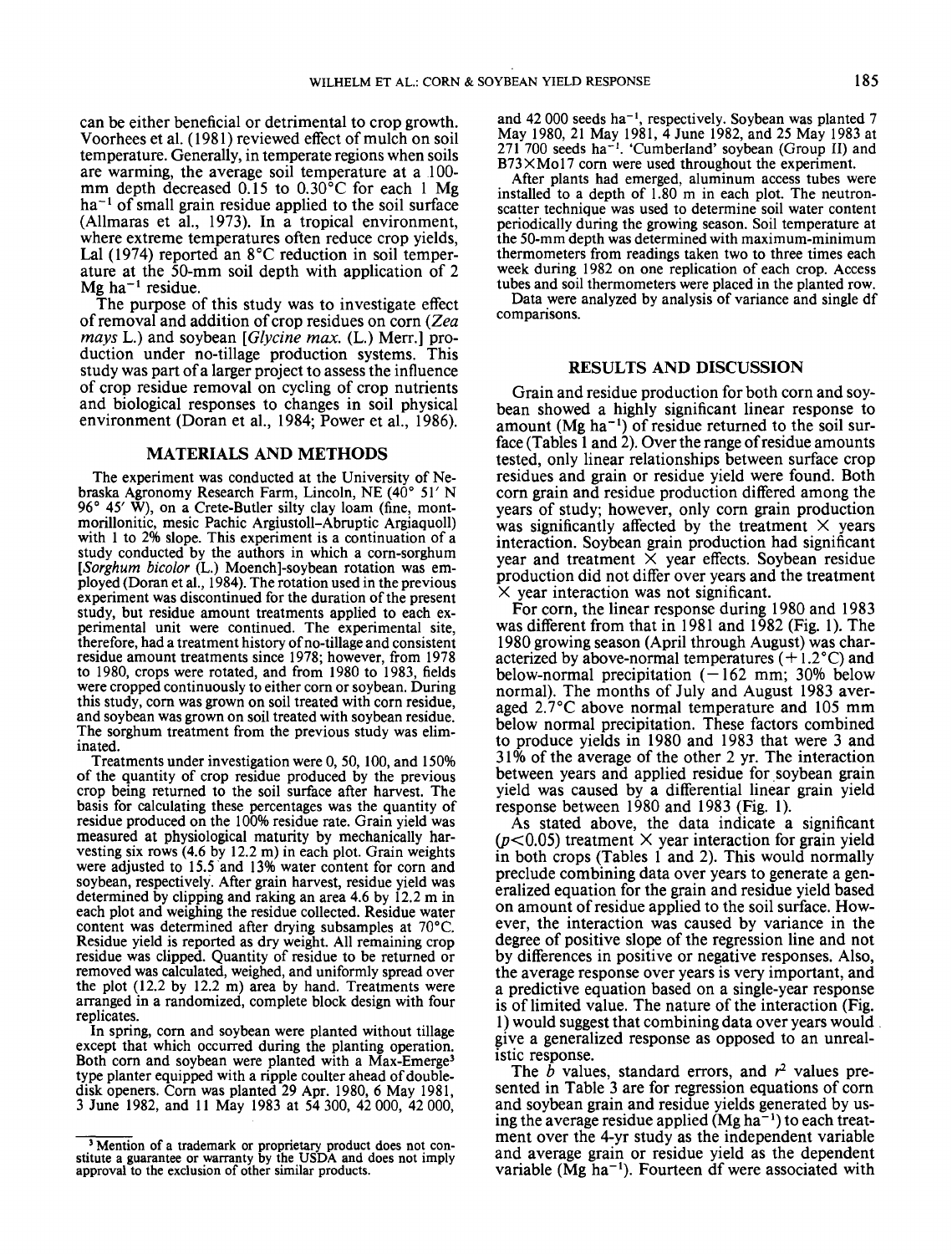|                        |    |      |           | Grain yield       |      |                    |                       |      | Residue yield |      |           |
|------------------------|----|------|-----------|-------------------|------|--------------------|-----------------------|------|---------------|------|-----------|
| Treatment              |    | 1980 | 1981      | 1982              | 1983 | $\bar{\mathbf{x}}$ | 1980                  | 1981 | 1982          | 1983 | $\bar{x}$ |
| %                      |    |      |           |                   |      |                    | $Mg$ ha <sup>-1</sup> |      |               |      |           |
| $\bf{0}$               |    | 0.02 | 3.36      | 5.71              | 1.49 | 2.64               | 3.11                  | 3.06 | 6.32          | 3.97 | 4.12      |
| 50                     |    | 0.10 | 4.18      | 6.85              | 2.23 | 3.34               | 4.54                  | 4.27 | 7.01          | 7.27 | 5.77      |
| 100†                   |    | 0.22 | 4.97      | 7.72              | 1.78 | 3.67               | 4.97                  | 5.34 | 7.54          | 7.16 | 6.25      |
| 150                    |    | 0.41 | 5.76      | 7.75              | 1.80 | 3.93               | 5.89                  | 5.87 | 7.79          | 8.75 | 7.08      |
| ī.                     |    | 0.19 | 4.57      | 7.00              | 1.82 | 3.40               | 4.63                  | 4.64 | 7.17          | 6.79 | 5.80      |
| <b>ANOVA Summary</b>   |    |      |           |                   |      |                    |                       |      |               |      |           |
| Sources                | df |      |           |                   |      |                    | Mean squares          |      |               |      |           |
| Total                  | 63 |      |           | 7.44              |      |                    |                       |      | 3.65          |      |           |
| Blocks(B)              | 3  |      |           | 0.16              |      |                    |                       |      | 0.05          |      |           |
| Treatments (T)         | 3  |      |           | $4.97***$         |      |                    |                       |      | 24.88***      |      |           |
| Linear $(L)$           |    |      |           | 14.06 ***         |      |                    |                       |      | 70.03***      |      |           |
| Quadratic (Q)          |    |      |           | 0.77 NS           |      |                    |                       |      | 2.75 NS       |      |           |
| Dev. from Q            |    |      |           | 0.07 <sub>N</sub> |      |                    |                       |      | 1.86 NS       |      |           |
| $B \times T$ (Error a) | 9  |      |           | 0.32              |      |                    |                       |      | 0.67          |      |           |
| Year $(Y)$             | 3  |      | 144.83*** |                   |      |                    | 29.75***              |      |               |      |           |
| T × Y                  | 9  |      |           | $1.67***$         |      |                    |                       |      | 1.51 NS       |      |           |
| Error b                | 36 | 0.15 |           |                   |      |                    | 1.29                  |      |               |      |           |

Table 1. Means and mean squares for corn grain and residue produced with various amounts of the previous crop's residue applied to the soil surface from 1980 to 1983. **the soil surface from 1980 to 1983.** 

†Mean quantity of corn residue applied to the 100% treatment was 7.12, 4.96, 5.34, and 7.54 Mg ha<sup>-1</sup> in 1980, 1981, 1982, and 1983, respectively. Quantities \*\*\*.NS Stated effect significantly different at the 0.1% level, and not significant, respectively. **applied to other treatments can be calculated by taking the appropriate percentage of stated residue quantities.** 

Table 2. Means and mean squares for soybean grain and residue produced with various amounts of the previous crop's residue applied to the soil surface from 1980 to 1983. **to the soil surface from 1980 to 1983.** 

|                                                                                                                                                  |                                   |                                                                                                                   |                                      | Grain yield                          |                                      |                                                                                                                                             |                                      |                                      | Residue yield                        |                                      |                                      |
|--------------------------------------------------------------------------------------------------------------------------------------------------|-----------------------------------|-------------------------------------------------------------------------------------------------------------------|--------------------------------------|--------------------------------------|--------------------------------------|---------------------------------------------------------------------------------------------------------------------------------------------|--------------------------------------|--------------------------------------|--------------------------------------|--------------------------------------|--------------------------------------|
| Treatment                                                                                                                                        |                                   | 1980                                                                                                              | 1981                                 | 1982                                 | 1983                                 | $\bar{x}$                                                                                                                                   | 1980                                 | 1981                                 | 1982                                 | 1983                                 | $\bar{\pmb{x}}$                      |
| $\%$                                                                                                                                             |                                   |                                                                                                                   |                                      |                                      |                                      | Mgha <sup>-1</sup>                                                                                                                          |                                      |                                      |                                      |                                      |                                      |
| 0<br>50<br>100+<br>150<br>$\bar{x}$                                                                                                              |                                   | 1.31<br>1.91<br>2.09<br>2.30<br>1.90                                                                              | 1.47<br>2.09<br>2.59<br>2.80<br>2.24 | 2.96<br>3.14<br>3.19<br>3.21<br>3.12 | 0.90<br>1.00<br>1.04<br>1.12<br>1.02 | 1.66<br>2.04<br>2.23<br>2.36<br>2.07                                                                                                        | 2.92<br>3.71<br>4.58<br>4.95<br>4.04 | 2.36<br>4.07<br>4.71<br>5.38<br>4.12 | 3.46<br>4.10<br>4.39<br>5.29<br>4.31 | 3.18<br>3.60<br>4.54<br>4.81<br>4.03 | 2.93<br>3.87<br>4.55<br>5.10<br>4.13 |
| <b>ANOVA Summary</b>                                                                                                                             |                                   |                                                                                                                   |                                      |                                      |                                      |                                                                                                                                             |                                      |                                      |                                      |                                      |                                      |
| Sources                                                                                                                                          | $\frac{df}{dt}$                   |                                                                                                                   |                                      |                                      |                                      |                                                                                                                                             | Mean squares                         |                                      |                                      |                                      |                                      |
| Total<br>Blocks(B)<br>Treatments (T)<br>Linear(L)<br>Quadratic (Q)<br>Dev from Q<br>$B \times T$ (Error a)<br>Year(Y)<br>$T \times Y$<br>Error b | 63<br>3<br>3<br>9<br>3<br>9<br>36 | 1.33<br>0.71<br>$1.47***$<br>$4.17***$<br>0.24 <sub>N</sub><br>0.01 NS<br>0.10<br>$12.15***$<br>$0.24***$<br>0.03 |                                      |                                      |                                      | 1.01<br>1.90<br>13.50***<br>40.06***<br>0.45 <sub>N</sub> S<br>0.00 <sub>N</sub><br>0.32<br>0.27 <sub>N</sub><br>0.41 <sub>NS</sub><br>0.28 |                                      |                                      |                                      |                                      |                                      |

† Mean quantity of soybean residue applied to the 100% treatment was 5.39, 4.58, 4.71, and 4.40 Mg ha<sup>-1</sup> in 1980, 1981, 1982, and 1983, respectively. Quanti**ties applied to other treatments can be calculated by taking the appropriate percentage of stated residue quantities.** 

**\*\*\*.NS Stated effect significantly different at the 0.1% level, and not significant, respectively.** 

**Table 3. Regression equation coefficients relating average corn and soybean grain and residue yield (Mg ha-') from the average amount of residue applied to the soil surface (Mg ha-'), using**  the equation: yield  $= \hat{b}_0 + b_1 \times$  residue applied.

|                       | Regression coefficients |      |      |      |      |  |  |  |  |
|-----------------------|-------------------------|------|------|------|------|--|--|--|--|
| Dependent<br>variable | ь.                      | SE   | ь.   | SE   | 72   |  |  |  |  |
| Corn                  |                         |      |      |      |      |  |  |  |  |
| Grain                 | 2.91                    | 0.17 | 0.13 | 0.02 | 0.80 |  |  |  |  |
| Residue               | 4.34                    | 0.31 | 0.29 | 0.04 | 0.86 |  |  |  |  |
| Soybean               |                         |      |      |      |      |  |  |  |  |
| Grain                 | 1.53                    | 0.10 | 0.09 | 0.02 | 0.84 |  |  |  |  |
| Residue               | 2.73                    | 0.18 | 0.30 | 0.03 | 0.92 |  |  |  |  |

**each equation. Residue applied accounted for 84 and 8 1% of the variation in grain yield of soybean and corn, respectively. Also, approximately 90% of the variation** 

**in residue yield of both crops was explained by vari**ation in residue applied. Each Mg ha<sup>-1</sup> of residue ap**plied resulted in** 0.10 **Mg ha-' of additional grain production for corn and soybean. With both crops, about 0.30 Mg ha-' of additional residue (stover) was produced for each Mg ha-' of residue applied. Analysis of these data indicated only a linear response** of **yield to treatment; logically, this cannot be the case if residue application treatments exceeded the highest application rate (1 1.31 Mg ha-';** 150% **treatment in 1983, corn) used in this study. Consequently, extensiori of these data beyond this upper limit would not be advisable; however, the high levels of significance (Ta**bles 1 and 2), the high  $r^2$  (Table 3), and low CV (<8%) **suggest the data are valid within the limits of residue applied.**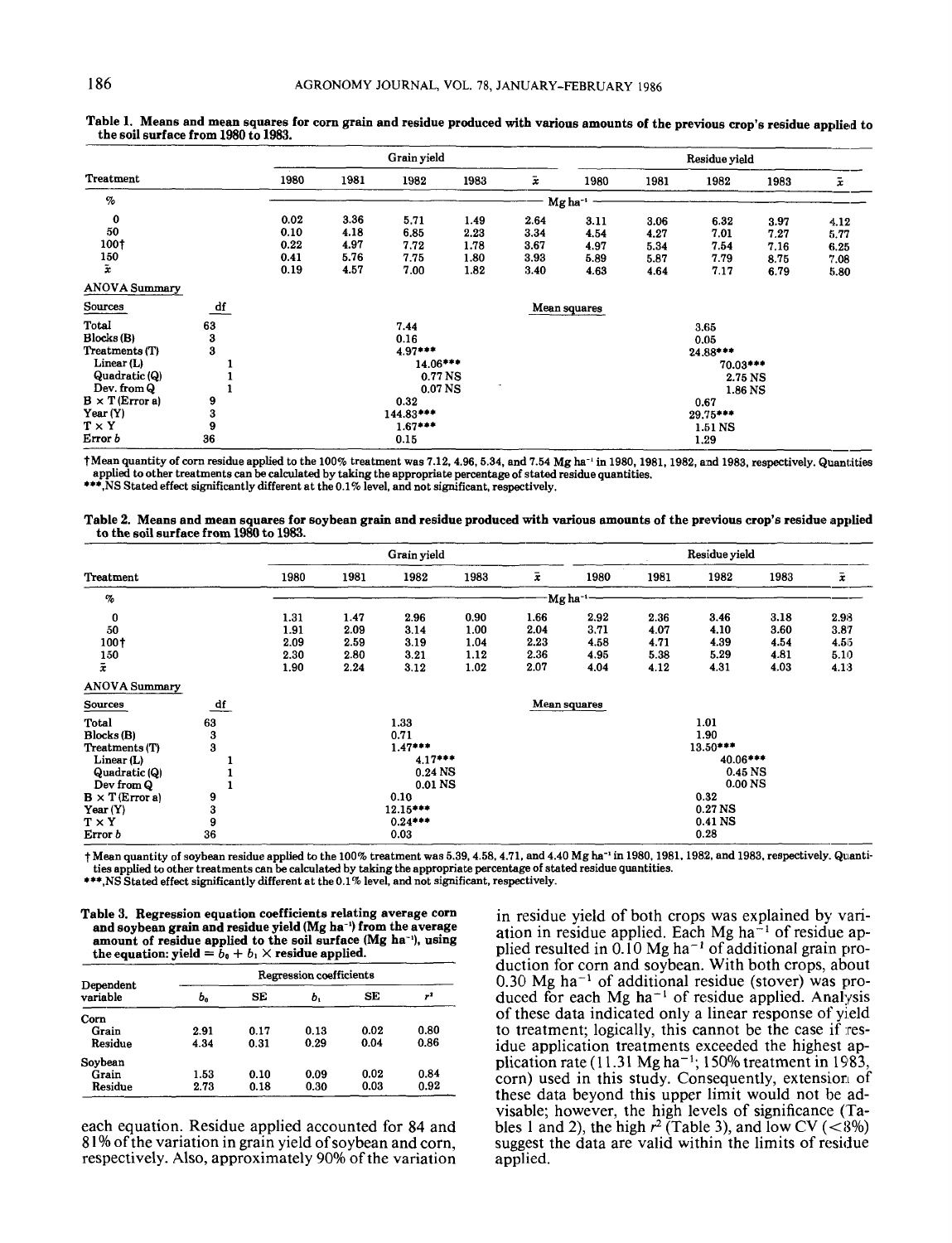|                      |    |      |      | Corn       |        |     |              |      | Soybean   |        |                 |
|----------------------|----|------|------|------------|--------|-----|--------------|------|-----------|--------|-----------------|
| <b>Treatment</b>     |    | 1980 | 1981 | 1982       | 1983   | ī   | 1980         | 1981 | 1982      | 1983   | $\bar{\pmb{x}}$ |
| $\%$                 |    |      |      |            |        |     | mm           |      |           |        |                 |
| $\bf{0}$             |    | 110  | 195  | 204        | 203    | 178 | 156          | 119  | 206       | 206    | 172             |
| 50                   |    | 172  | 168  | 226        | 226    | 198 | 208          | 124  | 228       | 254    | 204             |
| 100†                 |    | 226  | 180  | 230        | 257    | 223 | 250          | 166  | 251       | 260    | 232             |
| 150                  |    | 223  | 208  | 244        | 252    | 232 | 243          | 188  | 244       | 220    | 224             |
| ž                    |    | 182  | 188  | 226        | 234    | 208 | 214          | 149  | 232       | 235    | 208             |
| <b>ANOVA Summary</b> |    |      |      |            |        |     |              |      |           |        |                 |
| Sources              | df |      |      |            |        |     | Mean squares |      |           |        |                 |
| Total                | 63 |      |      | 1805       |        |     |              |      | 2434      |        |                 |
| Blocks(B)            | 3  |      |      | 1740       |        |     |              |      | 1228      |        |                 |
| Treatments (T)       | 3  |      |      | 9546***    |        |     |              |      | 11 454*** |        |                 |
| Linear(L)            |    |      |      | 27 714 *** |        |     |              |      | 27 269*** |        |                 |
| Quadratic (Q)        |    |      |      |            | 576 NS |     |              |      | 6 241 NS  |        |                 |
| Dev from Q           |    |      |      |            | 349 NS |     |              |      |           | 852 NS |                 |
| Year $(Y)$           | 3  |      |      | 11 156***  |        |     |              |      | 25 616*** |        |                 |
| $T \times Y$         | 9  |      |      | 2 394 ***  |        |     | 1560*        |      |           |        |                 |
| Error b              | 36 |      | 519  |            |        |     |              | 482  |           |        |                 |

**Table 4. Means and mean squares of available soil water with various amounts of corn and soybean residue applied to the soil surface from 1980 to 1983. Available soil water was defined as water stored in mofile (0 to 1.8 m) between -0.03 and** - **1.50 MPa at planting.** 

† Mean quantity of residue applied to the 100% treatment for corn was 7.12, 4.96, 5.34, and 7.54 Mg ha<sup>-1</sup> in 1980, 1981, 1982, and 1983, respectively; for soybean 5.39, 4.58, 4.71, and 4.40 Mg ha<sup>-1</sup> in 1980, 1981, 1982, and 1983, respectively. Quantities applied to other treatments can be calculated by taking the **appropriate percentage of stated residue quantities.** 

**\*,\*\*\*,NS Stated effect significantly different at the 5.0 and 0.1% level, and not significant, respectively.** 





From these results, the benefit derived or loss incurred as a consequence of leaving or removing a specific quantity of crop residue was determined. The average production of residue for the 100% treatment in this study was  $6.25$  and  $4.55$  Mg ha<sup>-1</sup> for corn and soybean, and resulted in a calculated grain yield of 3.65 and 1.94 Mg ha-l, respectively. **If** 50% of the residue were removed or an additional 50% added, the grain production would decrease or increase by 0.38 and 0.21 Mg ha<sup>-1</sup> for corn and soybean, respectively. At assumed prices [corn =  $$118 \text{ Mg}^{-1}$  (\$3.00 bu<sup>-1</sup>);

soybean =  $$220 \text{ Mg}^{-1} ($6.00 \text{ bu}^{-1})]$ , this would be equivalent to about \$45 and \$46 ha<sup>-1</sup> for the two crops, respectively. Residue production would change by 0.85 and  $0.69$  Mg ha<sup>-1</sup> for corn and soybean, respectively.

Reasons for the increased yield with increased residue application have been suggested by several researches (Doran et al., 1984; Greb et al., 1967; Lal, 1974). Soil water conservation appears to be the most important of the several reasons suggested for the improved crop yields with increased residues applied to the soil surface. To determine the degree to which soil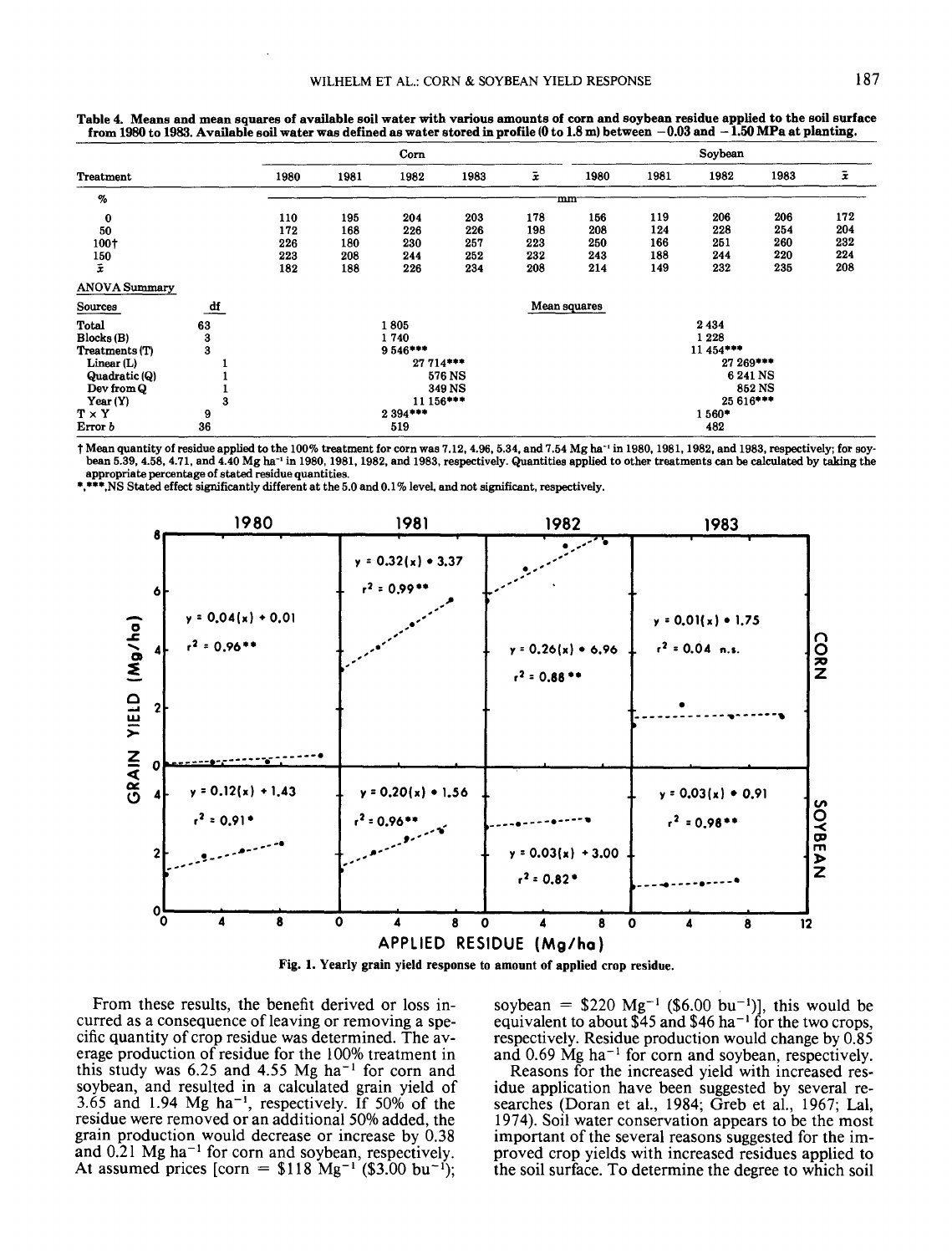**Table 5. Regression equation coefficients for stated equation relating average stored water to average residue applied and average grain and residue yield to average total available water. Stored water measured near planting. Total water is stored water at planting plus rainfall from date of measurement through 31 August.**

|                       |                                                                                         | Regression coefficients |      |       |                |  |  |  |  |
|-----------------------|-----------------------------------------------------------------------------------------|-------------------------|------|-------|----------------|--|--|--|--|
| Dependent<br>variable | ь.                                                                                      | SЕ                      | ь.   | SE    | r <sup>2</sup> |  |  |  |  |
|                       | Equation: Stored soil water (mm) = $b_0 + b_1$ [residue applied (Mg ha <sup>-1</sup> )] |                         |      |       |                |  |  |  |  |
| Corn                  | 174                                                                                     | 7                       | 6    |       | 0.84           |  |  |  |  |
| Sovbean               | 175                                                                                     | 10                      | 8    | 2     | 0.71           |  |  |  |  |
|                       | Equation: Yield (Mg ha <sup>-1</sup> ) = $b_0 + b_1$ [total available water (mm)]       |                         |      |       |                |  |  |  |  |
| Corn                  |                                                                                         |                         |      |       |                |  |  |  |  |
| Grain                 | $-4.49$                                                                                 | 1.76                    | 0.02 | 0.001 | 0.67           |  |  |  |  |
| Residue               | $-12.46$                                                                                | 3.24                    | 0.04 | 0.01  | 0.74           |  |  |  |  |
| Soybean               |                                                                                         |                         |      |       |                |  |  |  |  |
| Grain                 | $-1.73$                                                                                 | 1.04                    | 0.01 | 0.001 | 0.66           |  |  |  |  |
| Residue               | $-7.18$                                                                                 | 2.76                    | 0.02 | 0.01  | 0.64           |  |  |  |  |

t Numbers rounded to zero.

**Table 6. Regression equation coefficients for stated equation relating total available water and soil temperature to grain and residue yield.**

| Dependent |                                                                                   |      |                                | Regression coefficients |         |      |      |
|-----------|-----------------------------------------------------------------------------------|------|--------------------------------|-------------------------|---------|------|------|
| variable  | ь.                                                                                | SЕ   | ь,                             | SЕ                      | ь.      | SE   | 7ء   |
|           | Equation: Yield (Mg ha <sup>-1</sup> ) = $b_0 + b_1$ [total available water (mm)] |      |                                |                         |         |      |      |
|           |                                                                                   |      | $+ b$ , soil temperature (°C)] |                         |         |      |      |
| Corn      |                                                                                   |      |                                |                         |         |      |      |
| Grain     | 9.17                                                                              | 5.79 | 0.01                           | 0.001                   | $-0.38$ | 0.16 | 0.79 |
| Residue   | 20.12                                                                             | 8.23 | 0.02                           | 0.01                    | $-0.91$ | 0.22 | 0.90 |
| Soybean   |                                                                                   |      |                                |                         |         |      |      |
| Grain     | 8.31                                                                              | 3.02 | 0.001                          | 0.001                   | $-0.26$ | 0.08 | 0.84 |
| Residue   | 21.49                                                                             | 7.22 | 0.001                          | 0.001                   | $-0.74$ | 0.18 | 0.87 |

t Coefficients rounded to zero.

**Table 7. Coefficients of determination for regression equations relating total available water, soil temperature, and residue to grain and residue yield of corn and soybean.**

|                       | Independent variables                       |                                                         |  |  |  |  |
|-----------------------|---------------------------------------------|---------------------------------------------------------|--|--|--|--|
| Dependent<br>variable | Total available water<br>+ soil temperature | Total available water $+$<br>soil temperature + residue |  |  |  |  |
|                       |                                             |                                                         |  |  |  |  |
| Corn                  |                                             |                                                         |  |  |  |  |
| Grain                 | 0.79                                        | 0.83                                                    |  |  |  |  |
| Residue               | 0.90                                        | 0.92                                                    |  |  |  |  |
| Soybean               |                                             |                                                         |  |  |  |  |
| Grain                 | 0.84                                        | 0.86                                                    |  |  |  |  |
| Residue               | 0.87                                        | 0.93                                                    |  |  |  |  |

water conservation contributed to the yield increases noted in this experiment (Tables 1 and 2), regression analysis was used to determine the relationship between residue applied and stored soil water near the time of planting (Table 4). Approximately 84 and 71% of the variation in stored water were accounted for by the amount of surface residue for corn and soybean, respectively (Table *5).* An average of nearly 175 mm of water was stored with no residue; a linear increase in soil water for each  $Mg$  ha<sup> $-1$ </sup> of residue applied to the soil surface resulted in storage of 6 and 8 mm of water for corn and soybean, respectively.

Total available water [stored soil water (to 1.8 m) plus rainfall from the date of soil water measurement (near planting, 15 June) until 31 August] accounted for approximately 70% of this variation in both grain and residue yield of corn and soybean (Table 5). The first unit of grain was produced with  $224$  and  $173$  mm of total available water for corn and soybean, respectively. Each additional mm of water produced  $0.02$  $Mg$  ha<sup>-1</sup> of corn and 0.01 Mg ha<sup>-1</sup> of soybean grain. These results indicated that  $80$  to 90% of the total effect of residue on grain production of corn and soybean was accounted for by the soil water conservation effect of the residue.

When growing season average soil temperature (0%, 26.3°C; 50%, 24.7°C; 100%, 25°C; 150%, 24.3°C) was added to the regression analysis, 79 and 90% of the variation in corn grain and residue yield, respectively, were explained by the factors of total available water and soil temperature (Table 6). For soybean (0%, 27.6°C; 50%, 26.0°C; 100%, 26.0°C; 150%, 25.1°C), 84 and 87% of the grain and residue yield variation were explained by the same factors. These factorsavailable water and soil temperature—therefore, account for nearly all the variation in yield that resulted from the residue applications (Table 3). When quantity of residue applied was added to available water and soil temperature equations, the *r 2* increased only slightly (Table 7) (Goodnight, 1982).

In summary, corn and soybean grain and residue yield were linearly related to amount of crop residue applied to the soil surface. Residue removal reduced grain and residue yields by amounts equal to 10 and 30%, respectively, of the quantity of residue removed. Residue additions resulted in comparable increases in grain and residue yields. Between 80 and 90% of the yield variation were accounted for by the variation in residue applications. Residue effects on crop yield were induced mainly through increased stored soil water and reduced soil temperature.

#### **ACKNOWLEDGMENTS**

The authors wish to express their appreciation to Mr. William Dailey for his assistance in conducting the statistical analysis of these data and to Mr. Andrew Olson for help with programming soil temperature measurements.

#### **REFERENCES**

- Allmaras, R.R., A.L. Black, and R.W. Rickman. 1973. Tillage, soil<br>environment, and root growth. p. 62-86. In Conservation Tillage,<br>Proc. Natl. Conf., Des Moines, IA. 28-30 Mar. Soil Conserv. Soc. of Am., Ankeny, IA.<br>Bond, J.J., and W.O. Willis. 1969. Soil water evaporation: Surface
- residue rate and placement effects. Soil Sci. Soc. Am. Proc. 33:445– 448.
- Doran, J.W., W.W. Wilhelm, and J.F. Power. 1984. Crop residue removal and soil productivity with no-till corn, sorghum, and<br>soybean. Soil Sci. Am. J. 48:640–645.
- Soodnight, J.H. 1982. The stepwise procedure. p. 101–110. In SAS<br>user's guide: Statistics, 1982 ed. SAS Institute, Inc., Cary, NC.<br>Greb, B.W., D.E. Smika, and A.L. Black. 1967. Effect of straw mulch
- rates on soil water storage during summer fallow in the Great<br>Plains. Soil Sci. Soc. Am. Proc. 31:556–559.<br>Lal, R. 1974. Soil temperature, soil moisture, and maize yield from
- 
- Lai, R. 1974. Soli temperature, soli noisuture, and mail exploration.<br>muchd and unnulched tropical soils. Plant Soil 40:129-143.<br>Larson, W.E., R.F. Holt, and C.W. Carlson. 1978. Residues for soil<br>conservation. p. 1-15. In Madison, WI.
- Mannering, J.V., and L.D. Meyer. 1963. The effects of various rates of surface mulch on infiltration and erosion. Soil Sci. Soc. Am. Proc. 27:84-86.
- Mever, L.D., W.H. Wischmeier, and G.R. Foster, 1970. Mulch rates required for erosion control on steep slopes. Soil Sci. Soc. Am. Proc. 34:928-931.